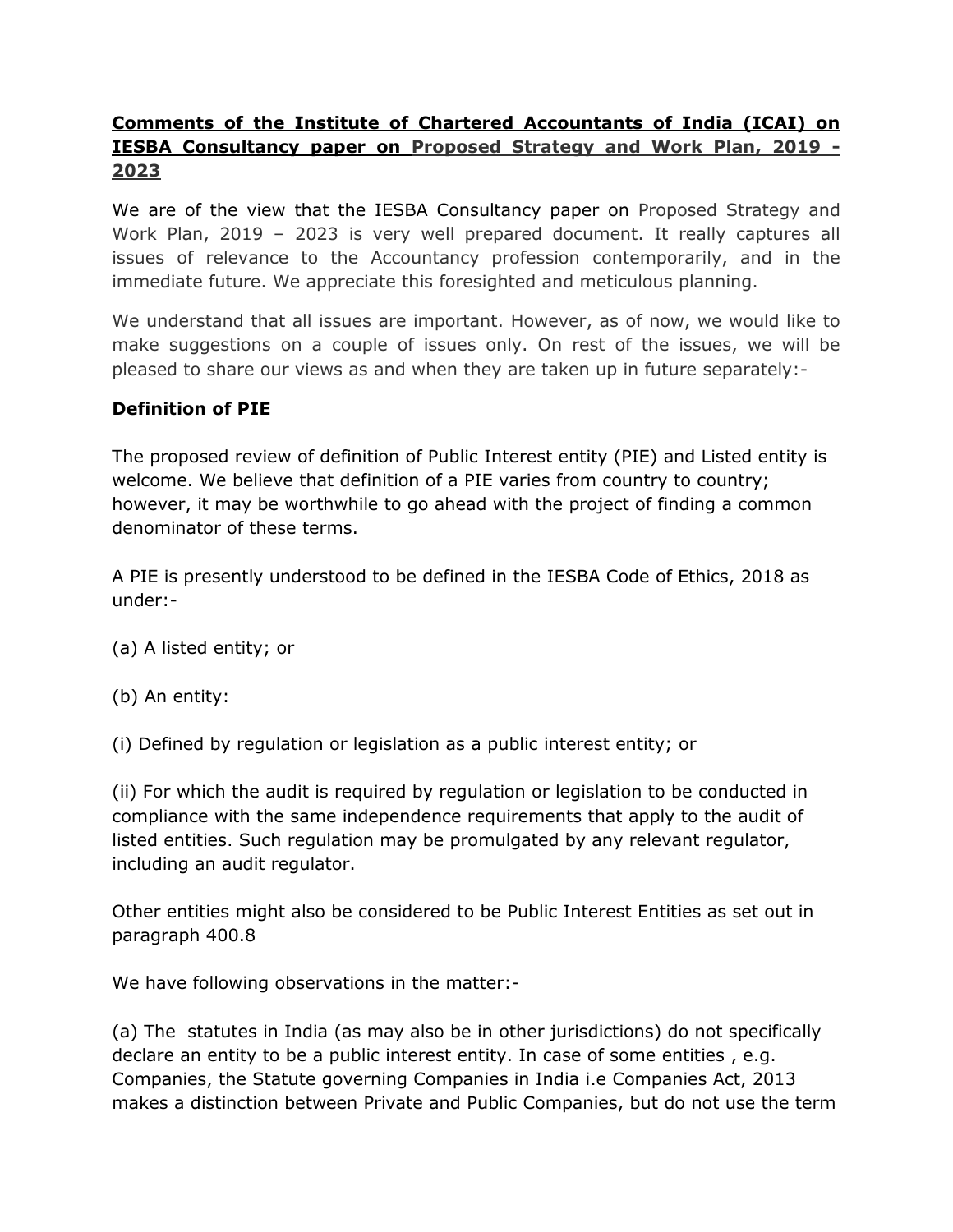Public Interest entities.

(b) There may be entities which are not listed, but wherein shares can be freely traded between shareholders.

(c) Statutes may prescribe mandatory audit, but may not prescribe that audit is to be conducted in compliance with the same independence requirements that apply to the audit of listed entities.

These may be taken into account in the review of above definitions.

#### **Materiality**

We appreciate that IESBA will consider whether clarity is needed regarding how the concept of materiality should be applied in the various places where it is referred to in Code, and not just in relation to NAS, e.g. in relation to other independence matters and in relation to financial interests of an individual.

With respect to India, materiality has manifestation in the domestic regulations, with regard to materiality in relation to NAS provided to certain audit clients, as well as in case of auditor holding substantial interest in the client (substantial interest has been defined separately), wherein professional accountant's does not remain eligible to do audit , if his threshold of interest comes within the category of substantial interest.

#### **Tax Planning and related services**

We are supportive of this proposal, given the expectations of Governments vis-à-vis demands of clients on the issue, which needs comprehensive consideration.

We would like to add that at present, Taxation advice has mainly been seen in context of Audit client and related conflicts, it may be relevant to note whether additional guidance needs to be in place for Taxation services given to Non-Audit clients as well.

#### **Documentation**

While we are supportive of this, we believe that the Code should invariably contain requirement of Independence documentation to be of a standard that would enable another professional to understands the judgments made , and the reasons supporting judgments.